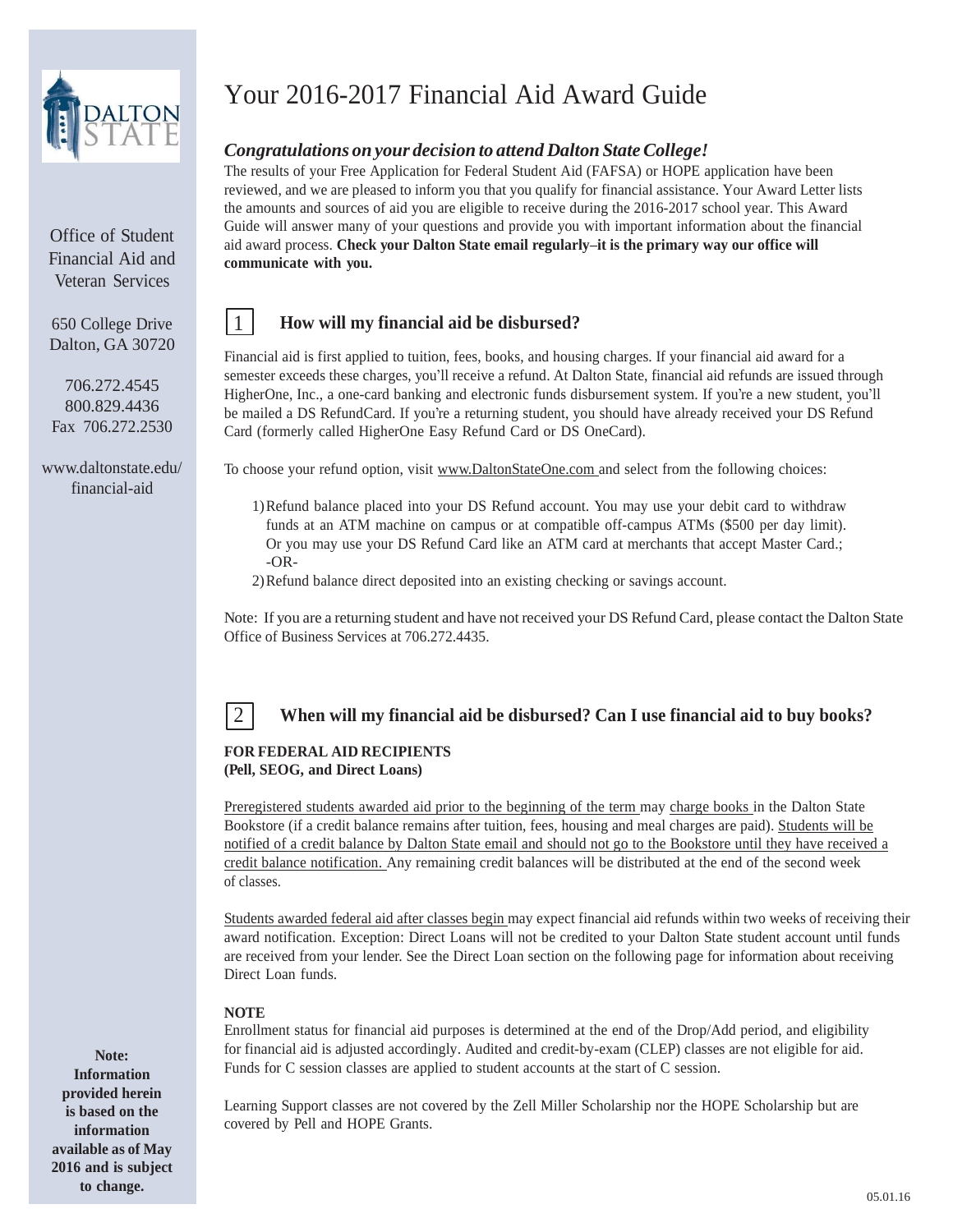## 3 **What if I need more financial aid than is listed on my award letter?**

After careful review of your aid eligibility, we have offered you all possible grants and scholarships. We have estimated your Direct Loan eligibility. Details regarding the student loan program and application procedures are available at [www.daltonstate.edu/financial-aid. Y](http://www.daltonstate.edu/financial-aid)ou may also want to consider Campus Employment. Brief descriptions of these programs follow. If you are interested in more information or applications, please contact our office or visit [www.daltonstate.edu/financial-aid.](http://www.daltonstate.edu/financial-aid)

HOPE SCHOLARSHIP/GRANT: For eligible students, HOPE pays partial tuition. The amount HOPE pays may change each academic year. HOPE is awarded at Dalton State based upon the assumption of full-time enrollment and is paid based on your actual classschedule until you reach the 127 hour cap.*If your HOPE award is estimated, all factors used to determine your* eligibility are not final. Final determination of your eligibility will be made after grades or transfer hours are reviewed.

- **HOPE Scholarship** recipients must have a 3.0 HOPE GPA at the end of each spring semester and after 30, 60, and 90 attempted hours. A student must be enrolled in a bachelor's degree program in order for the HOPE Scholarship to pay for upper division (3000 and 4000 level) courses.
- **HOPE Grants** will pay only for *required* Certificate and Mini-Certificate classes. HOPE Grant recipients must have a 3.0 GPA at the end of 30 and 60 HOPE Grant paid hours.

### **NOTE: Please visit GAcollege411.org for the most current information on HOPE Scholarships and HOPE Grants.**

ZELL MILLER SCHOLARSHIP: For eligible students, the Zell Miller Scholarship pays 100% of tuition. The amount that the Zell Miller Scholarship pays will change each academic year. A student must be enrolled in a bachelor's degree program in order for the Zell Miller Scholarship to pay for upper division (3000 and 4000 level) courses. The Zell Miller Scholarship is awarded at Dalton State based upon the assumption offull-time enrollment and is paid based upon your actual classschedule until you reach the 127 hour cap. If your Zell Miller Scholarship award is estimated, all factors used to determine your eligibility are not final. Final *determination of your eligibility will be made after grades ortransfer hours are reviewed.*

• Zell Miller Scholarship recipients must have a 3.3 GPA at the end of each spring semester and after 30, 60, and 90 attempted hours. The Zell Miller Scholarship will pay only for upper division level courses (3000 and 4000) in a bachelor's degree major.

### FEDERAL PELL GRANT/FEDERAL SEOG GRANT:

These grants are awarded to students with exceptional financial need. The Pell Grant amount is determined by the cost of attendance, the Expected Family Contribution calculated by the FAFSA processor, and the student's enrollment status. Pell Grant eligibility is limited to the equivalent of six years of full-time enrollment. Eligibility for the Federal SEOG is based upon Pell Grant eligibility and exceptional financial need. SEOG funds are extremely limited. Note: Federal grants have restrictions on payment for courses that have already been successfully completed by the student.

The Department of Education has regulations which impact students who repeat courses. These repeat courses may impact your financial aid eligibility and awards for Federal Title IV financial aid. In order for a repeated course to count toward your financial aid enrollment status for financial aid purposes, you may only repeat a previously passed course once (a total of two attempts). If you enroll in a previously repeated course for a third time, this course will not count towards your enrollment for financial aid purposes. This rule applies whether or not the student received aid for earlier enrollments in the course. A student may receive aid when repeating a course for the first time. A student may receive aid when repeating a course that was previously failed or withdrawn from regardless of the number of times the course was attempted and failed. (Satisfactory Academic Progress Policy still applies) A student may receive aid to repeat a previously passed course one additional time. If a student fails the second attempt no more financial aid will be given to repeat the course a third time. If the second attempt is a withdrawal then it is allowable for a third attempt. One a student has completed any course twice with a grade; he or she is no longer eligible to receive aid for that course. If a student retakes a course that is not aid eligible, the credit hours will be excluded from the financial aid enrollment for that semester.

### SCHOLARSHIPS:

Dalton State College Foundation Scholarships require a separate application and most require full-time enrollment. Scholarship renewal criteria vary by scholarship. Check with the Dalton State College Foundation Office or your scholarship donor for GPA and other renewal requirements. Visit [www.daltonstate.edu/financial-aid/scholarships.html](http://www.daltonstate.edu/financial-aid/scholarships.html) for additional scholarship information.

### CAMPUS EMPLOYMENT:

Limited jobs are available on campus, with work schedules planned around student class schedules. Student workers receive a paycheck every other week for hours worked. Campus employment requires a completed FAFSA. In order to be eligible for campus employment, a student must be making SAP and demonstrate financial need.

DIRECT LOAN: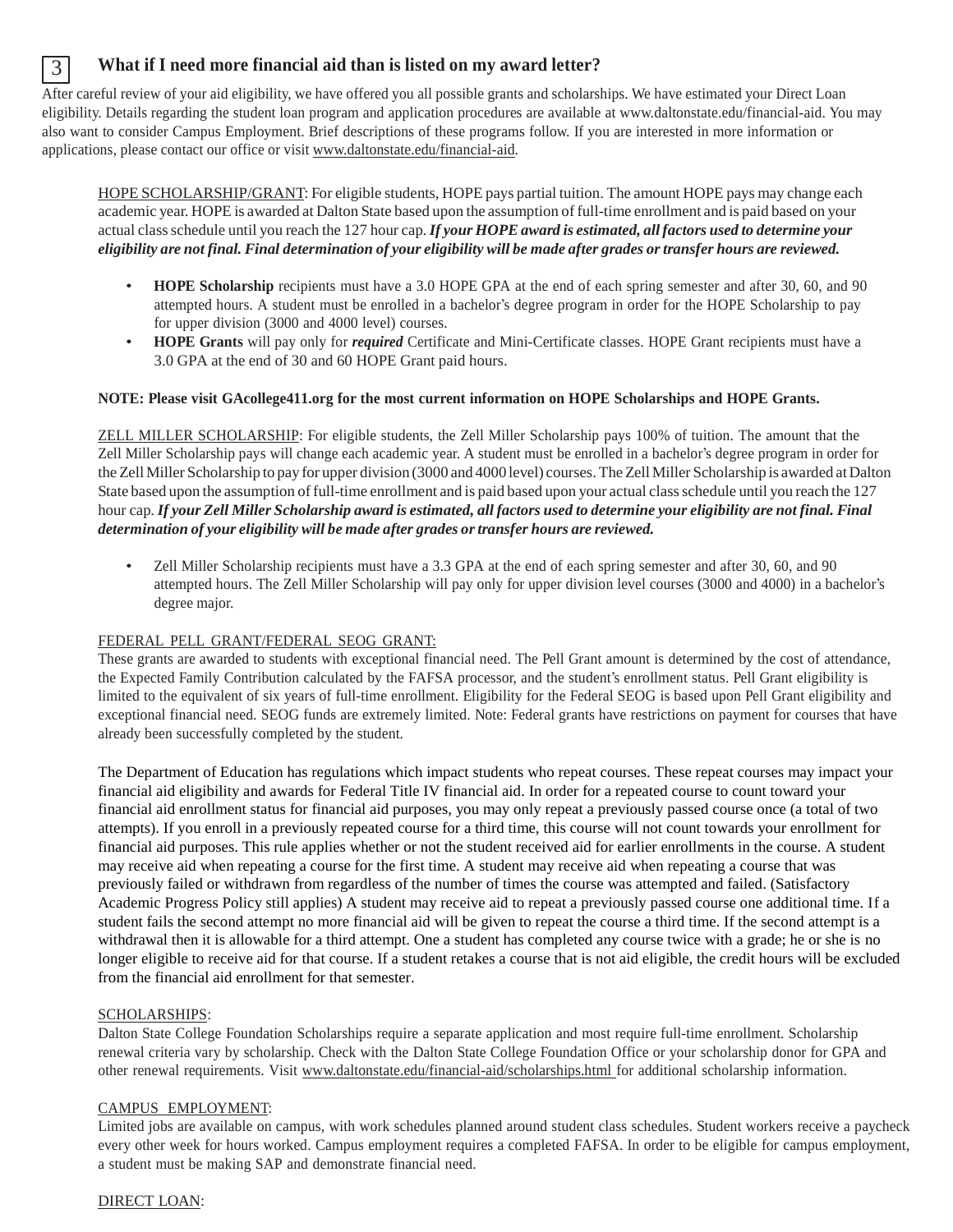Students enrolled at least half-time (6 hours) in programs eligible for federal aid may borrow low-interest Direct Loans. A completed FAFSA is required. Complete instructions on applying for a Direct Loan at Dalton State are located at [www.daltonstate.edu/financial](http://www.daltonstate.edu/financial-)aid/my-financial-aid/student-loans.html. Extra steps required for first-time borrowers include signing a Master Promissory Note (MPN) and completing entrance counseling. Both of these steps can be completed online at [www.StudentLoans.gov.](http://www.studentloans.gov/) Note: Federal loans also have restrictions on payment for courses that have already been successfully completed by the student, and courses that have been successfully completed cannot be counted toward the six-hour minimum enrollment requirement. The first Direct Loan disbursement for freshmen borrowers may not be released until 30 days after school begins.

**Award amounts/requirements are subject to modification based on current regulations.**

05.01.16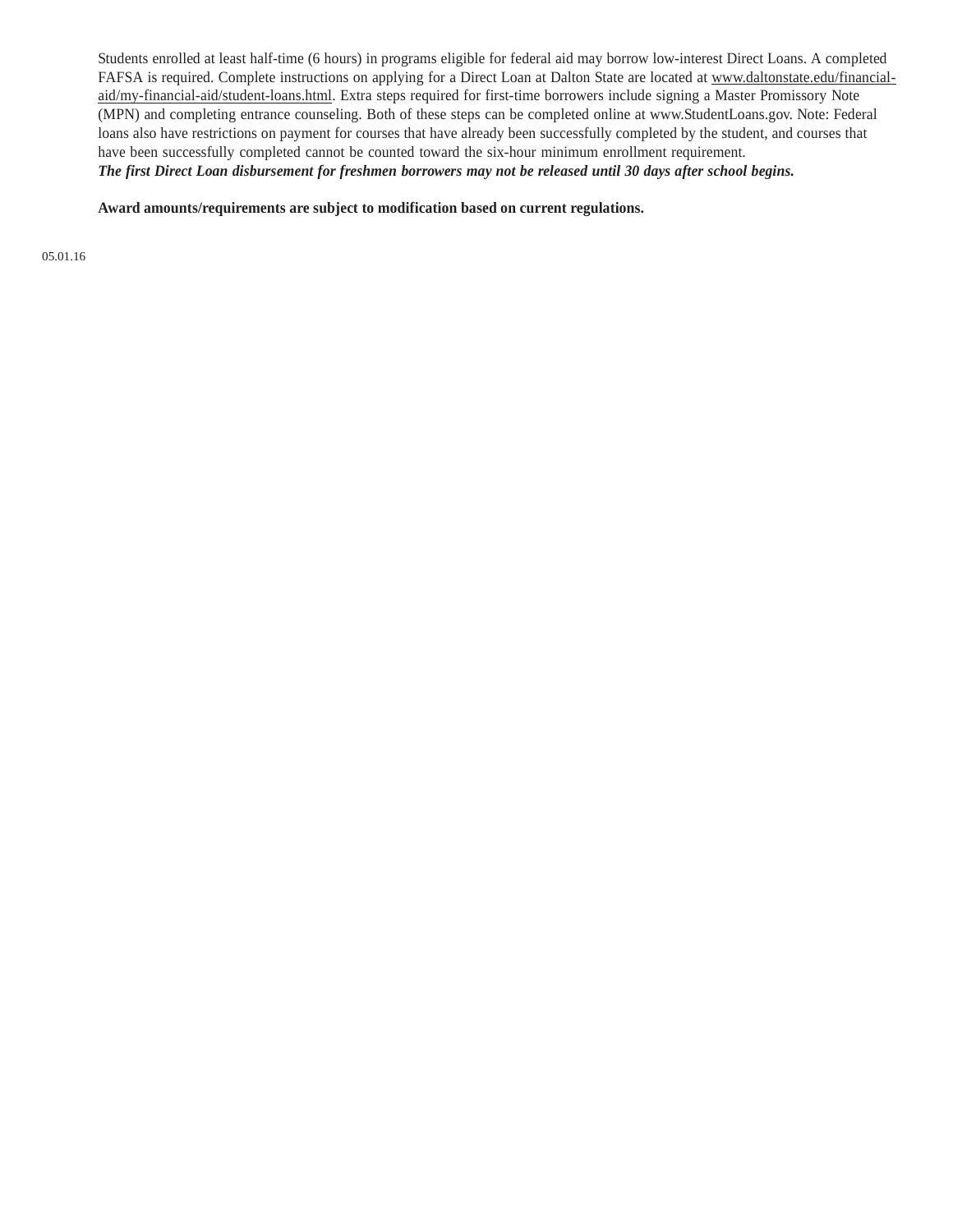### 4 **How is eligibility for financial aid determined? (for FAFSA filers only)**

We first determine whether you have financial need. You must have financial need to qualify for need-based aid programs. Financial need is calculated using the following formula:

> Cost of Attendance (COA) – Expected FamilyContribution (EFC) = Financial Need

**Cost of Attendance (COA):** An estimate of the educational expenses a student will incurduring an academic year. These expenses include direct costs (tuition and fees, books and supplies) and related educational expenses (living, transportation, and other miscellaneous expenses).Estimated cost of attendance for 2016-2017 forfull-time Dalton State studentsforthe Fall and Spring Semestersislisted in the chart below.

**Expected Family Contribution (EFC):** The US Department of Education calculates your Expected Family Contribution based on the financial information you provided on the FAFSA. The EFC calculation compares your income and assets against standard living allowances based on the number of people in your household. Your Expected Family Contribution was reported to you on the Student Aid Report that was mailed or e-mailed to you by the federal aid processor.

**Financial Need:** Financial Need is the difference between your Cost of Attendance (COA) and your Expected Family Contribution (EFC).

The Dalton State College Office of Student Financial Aid will award you the maximum aid possible in grants and scholarships. However, we may not be able to meet your financial need. See page 2 for information about Campus Employment and Federal Direct Loans; these programs may be able to provide additional financial assistance.

Information regarding tuition and fees is located at [https://www.daltonstate.edu/admissions/tuition-and-fees-overview.cms.](https://www.daltonstate.edu/admissions/tuition-and-fees-overview.cms) For information on the Nelnet payment plan, please visi[t www.daltonstate.edu/bursar/nelnet.html.](www.daltonstate.edu/bursar/nelnet.html)

### 5 **Isfinancial aid available for summer semester?**

Students who attended Dalton State during the fall and/or spring terms may apply for summer aid after the spring term begins, typically in late March; click on "Apply for Summer Aid" on the DSConnect Financial Aid menu. HOPE and Zell Miller Scholarship and Grant recipients go through a mandatory GPA checkpoint at the end of each spring term to determine continued eligibility; this results in delayed summer HOPE and Zell Miller awards. You may wish to apply for a Direct Loan – see Section 3 for application details. Students who enroll full time during fall and spring smesters will not have Pell grant eligibility for summer semester.

05.01.16